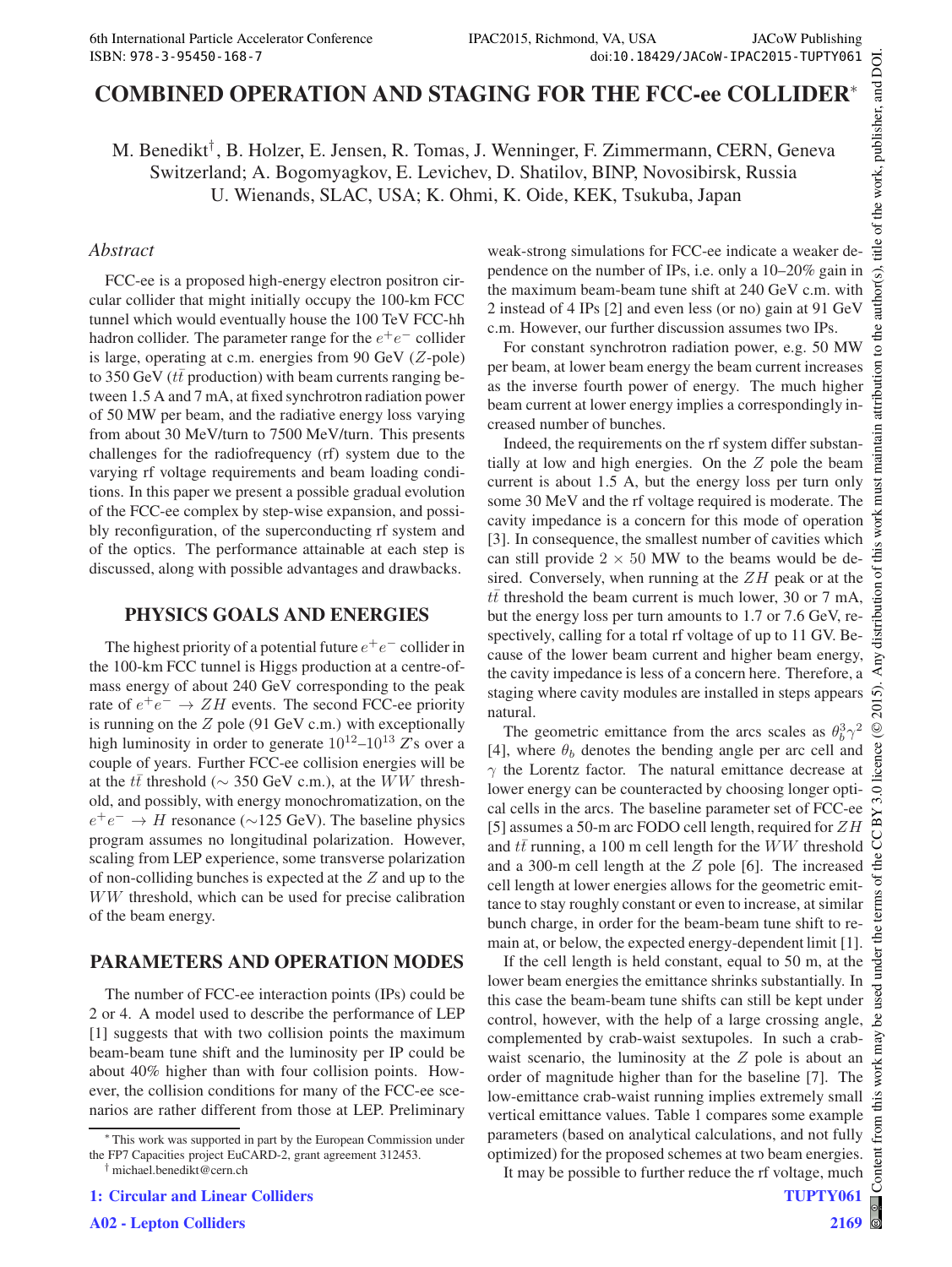|   | ISBN: 978-3-95450-168-7                                                                                                                                                                                                       |  |  |                                   |  |  |  |  |  |
|---|-------------------------------------------------------------------------------------------------------------------------------------------------------------------------------------------------------------------------------|--|--|-----------------------------------|--|--|--|--|--|
|   |                                                                                                                                                                                                                               |  |  |                                   |  |  |  |  |  |
|   | $\frac{1}{3}$ below the values shown in the table, in order to lengthe<br>fi the bunches. E.g., by choosing 200 or 80 MV instea                                                                                               |  |  |                                   |  |  |  |  |  |
|   | $\frac{1}{2}$ of 400 MV at the Z pole, the rms bunch length for the                                                                                                                                                           |  |  |                                   |  |  |  |  |  |
|   | a crab-waist scheme without beamstrahlung (non-collidin                                                                                                                                                                       |  |  |                                   |  |  |  |  |  |
|   |                                                                                                                                                                                                                               |  |  |                                   |  |  |  |  |  |
|   | $\frac{1}{2}$ beams) would exceed 1.6 or 2.5 mm, respectively. Longe<br>g bunches would reduce the excitation of higher-order mode                                                                                            |  |  |                                   |  |  |  |  |  |
|   |                                                                                                                                                                                                                               |  |  |                                   |  |  |  |  |  |
|   | g and the energy-loss factor for the rf cavities.                                                                                                                                                                             |  |  |                                   |  |  |  |  |  |
| đ |                                                                                                                                                                                                                               |  |  |                                   |  |  |  |  |  |
|   | $\frac{9}{2}$ Table 1: Parameters for FCC-ee running at 91 GeV (Z                                                                                                                                                             |  |  |                                   |  |  |  |  |  |
|   | $\widehat{\mathfrak{D}}$ and 240 GeV (ZH) centre-of-mass energy, considering                                                                                                                                                  |  |  |                                   |  |  |  |  |  |
|   | g two IPs, a ring circumference of 100 km, and an rf fre                                                                                                                                                                      |  |  |                                   |  |  |  |  |  |
|   | $\frac{11}{8}$ quency of 400 MHz.                                                                                                                                                                                             |  |  | 'CW' refers to crab waist, 'SR' t |  |  |  |  |  |
|   | g synchrotron radiation, 'BS' to beamstrahlung. The bunc                                                                                                                                                                      |  |  |                                   |  |  |  |  |  |
|   | g length with beamstrahlung is calculated by solving an ap                                                                                                                                                                    |  |  |                                   |  |  |  |  |  |
|   | E proximate self-consistent analytical equation [13]. The baseline and crab-waist parameters roughly correspond to the proposed in Refs. [5] and [7] [modified so as the correspond to the 120/175 GeV are optice parameters  |  |  |                                   |  |  |  |  |  |
|   |                                                                                                                                                                                                                               |  |  |                                   |  |  |  |  |  |
|   |                                                                                                                                                                                                                               |  |  |                                   |  |  |  |  |  |
|   |                                                                                                                                                                                                                               |  |  |                                   |  |  |  |  |  |
|   |                                                                                                                                                                                                                               |  |  |                                   |  |  |  |  |  |
|   |                                                                                                                                                                                                                               |  |  |                                   |  |  |  |  |  |
|   |                                                                                                                                                                                                                               |  |  |                                   |  |  |  |  |  |
|   |                                                                                                                                                                                                                               |  |  |                                   |  |  |  |  |  |
|   |                                                                                                                                                                                                                               |  |  |                                   |  |  |  |  |  |
|   |                                                                                                                                                                                                                               |  |  |                                   |  |  |  |  |  |
|   |                                                                                                                                                                                                                               |  |  |                                   |  |  |  |  |  |
|   |                                                                                                                                                                                                                               |  |  |                                   |  |  |  |  |  |
|   |                                                                                                                                                                                                                               |  |  |                                   |  |  |  |  |  |
|   |                                                                                                                                                                                                                               |  |  |                                   |  |  |  |  |  |
|   |                                                                                                                                                                                                                               |  |  |                                   |  |  |  |  |  |
|   |                                                                                                                                                                                                                               |  |  |                                   |  |  |  |  |  |
|   |                                                                                                                                                                                                                               |  |  |                                   |  |  |  |  |  |
|   |                                                                                                                                                                                                                               |  |  |                                   |  |  |  |  |  |
|   |                                                                                                                                                                                                                               |  |  |                                   |  |  |  |  |  |
|   |                                                                                                                                                                                                                               |  |  |                                   |  |  |  |  |  |
|   |                                                                                                                                                                                                                               |  |  |                                   |  |  |  |  |  |
|   |                                                                                                                                                                                                                               |  |  |                                   |  |  |  |  |  |
|   |                                                                                                                                                                                                                               |  |  |                                   |  |  |  |  |  |
|   |                                                                                                                                                                                                                               |  |  |                                   |  |  |  |  |  |
|   | Eurosa proposed in Refs. [5] and [7] [modified so as the sepreposed in Refs. [5] and [7] [modified so as the sepreposed to the 120/175-GeV arc optics parameters compared to the 120/175-GeV arc optics parameters compared t |  |  |                                   |  |  |  |  |  |



Figure 1: Luminosity per IP vs. full crossing angle. The this work may stars indicate the operation points of Table 1.

Achieving the target emittance values may be challenging, given the size of the ring (with misalignments), the presence of beam-beam collisions, the effects of synchrotron radiation etc. In particular, for the crab waist scheme the 30-mrad crossing angle can lead to signif-

from

©

 $2015$ 



Figure 2: Beam-beam parameter per IP vs. full crossing angle. Solid lines:  $\xi_y$ , dashed:  $\xi_x$ . The stars indicate the operation points of Table 1.

icant synchrotron radiation, and resulting vertical emittance blow up, in the body and fringe fields of the detector solenoid and antisolenoids of the interaction region [8, 9, 10, 11, 12].

Figure 1 shows the luminosity as a function of the full crossing angle for parameters corresponding to the baseline [5] and for the low-emittance crab-waist scheme [7]. For the latter we consider only crossing angles from 20 mrad onwards, where the Piwinski angle is sufficiently large. In the baseline, the (smaller) crossing angle causes a negligible loss of geometric luminosity, but it may lead to an undesired excitation of synchro-betatron resonances, which could be mitigated by crab cavities [14].

Figure 2 presents the corresponding beam-beam parameters. Ideal would be a final-focus system which can accommodate both the baseline and a crab-waist scheme. In order to operate the latter at crossing angles below 30 mrad, say at 20 mrad, we should decrease the bunch charge and increase the number of bunches, in order to obtain acceptable tune shifts

## GRADUAL EVOLUTION AND STAGING

The low-emittance crab-waist scheme is most interesting at the  $Z$  pole, where the luminosity gain is maximum [7]. Table 2 shows three possible stages at this energy, illustrating the transition from less challenging parameters to a crab-waist scheme. The transition is characterized by decreasing emittances (corresponding to FODO cell lengths of 300 m, 100 m and 50 m, respectively), reduced  $\beta_y^*$ , increasing number of bunches, and growing luminosity. The constant crossing angle of 20 mrad was chosen as an intermediate value between the two scenarios of Table 1, where the Piwinski angle is still larger than 2 at the smallest horizontal emittance considered. The RF voltage of only 0.2 GV may allow for a total cavity impedance compatible with the desired high beam current. The table illustrates that by reducing the arc emittance and simultaneously changing the bunch filling pattern the luminosity can be increased by an order of magnitude. Therefore, as the orbit control and emittance tuning of FCC-ee improve, operational stages on the Z pole could, or should, proceed towards shorter arc cell lengths.

The rf system naturally lends itself to staging, i.e., it can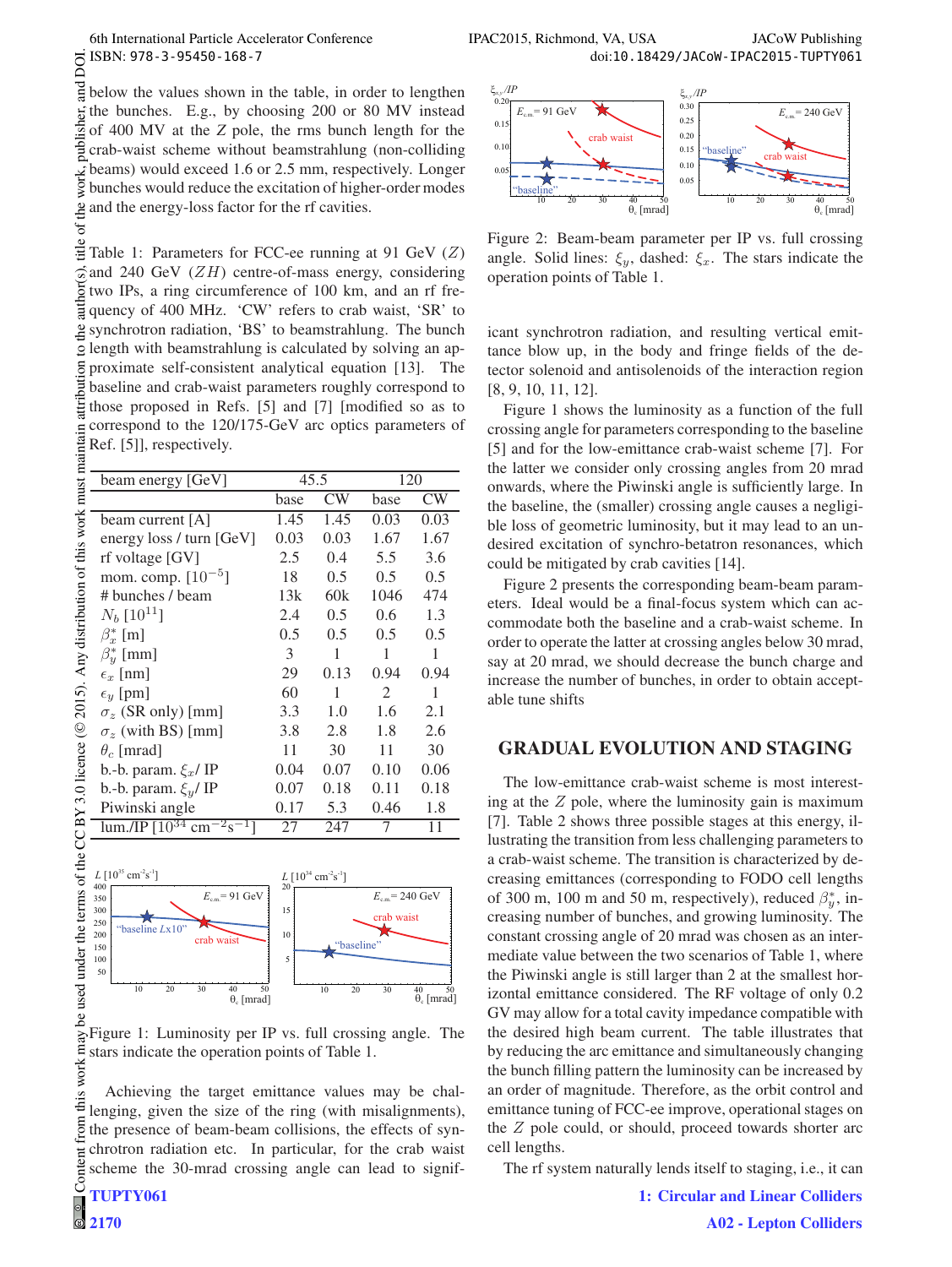Table 2: Example stages at 91 GeV c.m., with a constant crossing angle of 20 mrad and varying emittance. The luminosity numbers are still to be confirmed by simulations.

| beam energy [GeV]                           | 45.5      |      |                             |  |
|---------------------------------------------|-----------|------|-----------------------------|--|
| beam current [A]                            | 0.7(1.45) | 1.45 | 1.45                        |  |
| rf voltage [GV]                             | 0.2       | 0.2  | 0.2                         |  |
| arc cell length $[m]$                       | 300       | 100  | 50                          |  |
| mom. comp. $[10^{-5}]$                      | 18        | 2    | 0.5                         |  |
| $\beta_u^*$ [mm]                            | 3         | 1    | 1                           |  |
| # bunches                                   | 6k (13k)  | 54k  | 130 <sub>k</sub>            |  |
| $N_b$ [10 <sup>11</sup> ]                   | 2.4       | .55  | 0.23                        |  |
| $\epsilon_x$ [nm]                           | 29        | 3.5  | 0.13                        |  |
| $\epsilon_y$ [pm]                           | 60        | 7    | $\mathcal{D}_{\mathcal{L}}$ |  |
| $\sigma_z$ (SR only) [mm]                   | 11.7      | 2.8  | 1.4                         |  |
| $\sigma_z$ (with BS) [mm]                   | 11.9      | 3.1  | 2.3                         |  |
| b.-b. param. $\xi_x$ / IP                   | 0.02      | 0.05 | 0.09                        |  |
| b.-b. param. $\xi_v$ / IP                   | 0.05      | 0.06 | 0.10                        |  |
| Piwinski angle                              | 0.98      | 0.74 | 2.91                        |  |
| $cm^{-2} s^{-1}$<br>$\mu$ m./IP $[10^{34}]$ | 8 (15)    | 68   | 134                         |  |

be expanded in steps, with increasing rf power and rising maximum voltage. In addition, when transiting from a beam energy of 120 GeV to 175 GeV, it may be attractive to reconfigure the rf system and to share it between the two beams, so as to double the rf voltage available for either beam (keeping the rf power per beam constant). This reconfiguration avoids doubling the number of rf cavities, possibly a substantial cost saving. The sharing of cavities by the two beams is possible thanks to the small number of bunches at  $t\bar{t}$  running (75 bunches per beam).

Combining the evolutions of IR, arc optics and rf system, we can consider, e.g., the following four operational stages:

- 1. half the rf system: half the number cavities with half nominal rf power and half the maximum voltage; large emittance arc optics;  $\beta_y^* = 3$  mm; initial running at the  $Z$ ,  $WW$  and  $ZH$ ;
- 2. full rf system: full power and voltage; intermediate optics (100 m cell length);  $\beta_y^* = 1$  mm; higherluminosity running at the  $Z$ ,  $\ddot{WW}$  and  $ZH$ ;
- 3. full rf system: full power and voltage; lowest emittance arc optics (shortest cell length); high-luminosity running at the  $Z$ ,  $WW$  and  $ZH$ ; possible operation on the  $H$  resonance with mono-chromatization [15];
- 4. reconfigured rf system: high-luminosity running at  $t\bar{t}$ and, possibly, ZH.

Table 3 summaries the luminosity performance for the different energies. Within each stage, the  $\beta^*$ , the arc cell length and the rf power are kept the same for all collision energies, which should facilitate switching between these energies. Successive stages become ever more challenging, as the cell length and the IP beta function are pushed down (higher chromaticity), and as more rf cavities are seen by the beam (higher impedance).

The possibility of a special run with mono-chromatic collisions [15] on the  $e^+e^- \rightarrow H$  resonance is also indicated in Table 3. A large horizontal IP dispersion (e.g.  $D_x^* \approx 2$  m) would yield a relative c.m. energy spread of  $\sim 10^{-5}$ , i.e. 3 times smaller than the standard-model width of the Higgs boson. The luminosity value quoted with a question mark in Table 3 accounts for the dispersive contribution to the horizontal IP beam size, but does not consider any horizontal emittance growth due to the combined effect of IP dispersion and beamstrahlung beyond a factor  $\sim$  2 margin included in the FCC-ee optics design. The generation of the large IP dispersion (in a dedicated IP?) as well as the possibly large emittance growth caused by beamstrahlung with  $D_x^* \neq 0$  [16] requires further investigation.

Table 3: Example operational stages of FCC-ee. The total crossing angle is held constant, equal to  $\theta_c = 20$  mrad.

| stage                                                       |        | $\mathcal{D}_{\mathcal{A}}$ | 3   |     |  |  |
|-------------------------------------------------------------|--------|-----------------------------|-----|-----|--|--|
| $V_{\rm rf,max}$ / beam [GV]                                | 2.7    | 5.5                         | 5.5 | 11  |  |  |
| $P_{\rm rf}$ / beam [MW]                                    | 25     | 50                          | 50  | 50  |  |  |
| $\beta_{\nu}^{*}$ [mm]                                      | 3      |                             |     |     |  |  |
| arc cell length [m]                                         | 300    | 100                         | 50  | 50  |  |  |
| $L/IP$ [10 <sup>34</sup> cm <sup>-2</sup> s <sup>-1</sup> ] |        |                             |     |     |  |  |
| 91 GeV $(Z)$                                                | 8      | 68                          | 134 |     |  |  |
| $125 \text{ GeV}(H)$                                        |        |                             | 27? |     |  |  |
| $160 \text{ GeV } (WW)$                                     |        | 22                          | 31  |     |  |  |
| 240 GeV (ZH)                                                | (0, 1) | 3.4                         | 6.8 | 10? |  |  |
| 350 GeV $(t\bar{t})$                                        |        |                             |     | 2.1 |  |  |

## **CONCLUSIONS**

Staging the FCC-ee could save time or money. A staged construction could also improve the performance, e.g. by minimizing the impedance at low energy. Staging might as well profit from growing operational experience. Many types of staging are possible, e.g. a stage could be equal to the operation at a single beam energy — an obvious option, which we have not considered in this paper.

As an illustration of a more complex scheme, we have presented a combined staging scenario for the collider-ring optics and rf systems, which allows for interesting physics in each stage, and which renders the machine operation and optics tuning gradually more challenging. In this example, the crossing angle is held constant for all stages and energies. Between stages 1 and 2 additional rf units are installed, e.g. during an annual winter shutdown. If helpful also arc quadrupoles could be added in the stops between stages, since, e.g. the first stage requires 6 times fewer quadrupoles in the arc than the final stage. The step from stage 3 to stage 4 requires a reconfiguration of the rf system, e.g. transverse movements of the rf cavities by tens of centimetres, plus, probably, the installation of electrostatic combiners and separators at the entrance and exit of each rf straight section.

ğ

**TUPTY061 2171**

**1: Circular and Linear Colliders**

**A02 - Lepton Colliders**